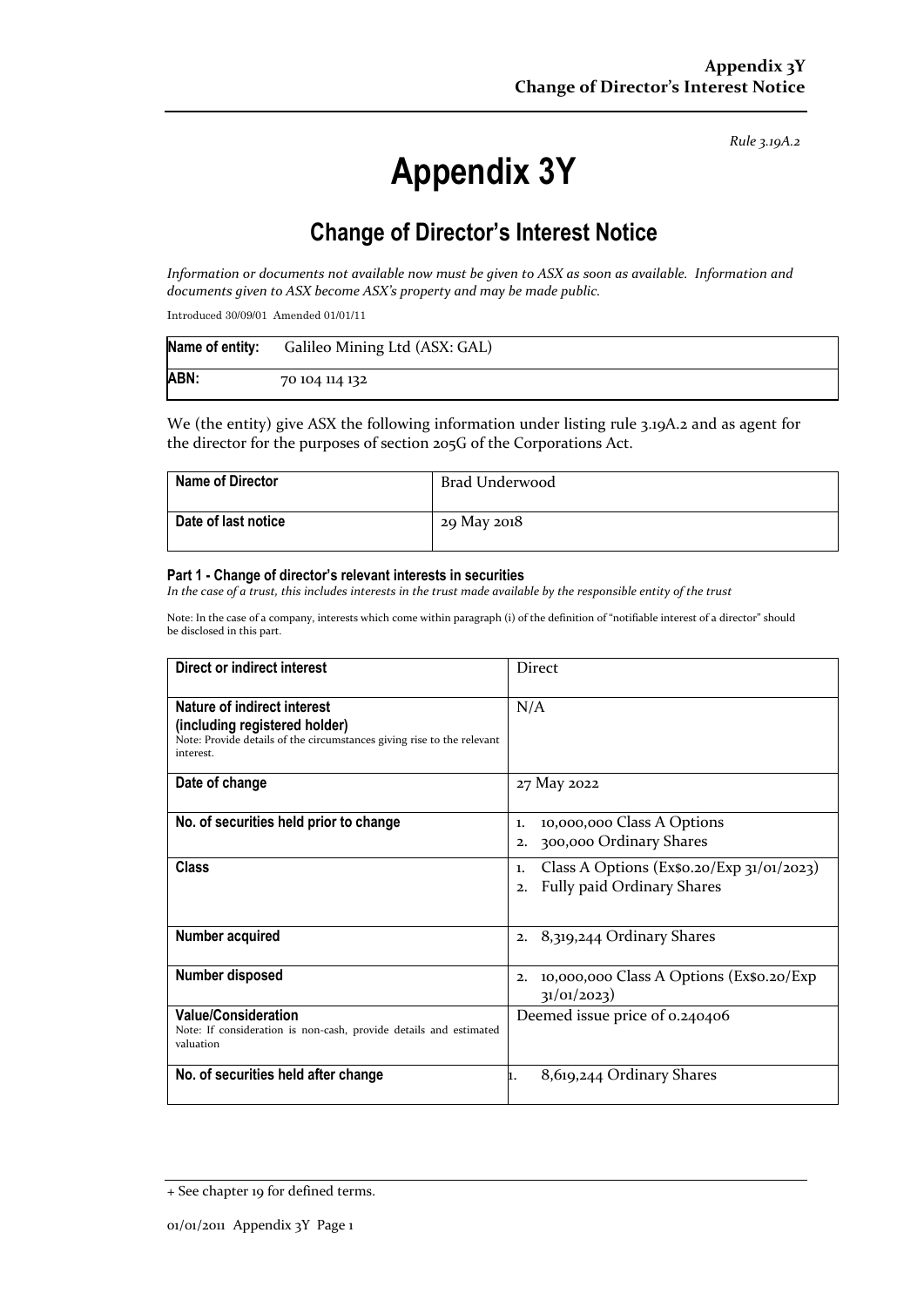| Nature of change                                                       | Shares issued pursuant to the cashless           |
|------------------------------------------------------------------------|--------------------------------------------------|
| Example: on-market trade, off-market trade, exercise of options,       | exercise of Class A Options originally issued as |
| issue of securities under dividend reinvestment plan, participation in | consideration under the terms of employment      |
| buy-back                                                               | contract dated $6/2/2018$ .                      |
|                                                                        |                                                  |

## **Part 2 – Change of director's interests in contracts**

Note: In the case of a company, interests which come within paragraph (ii) of the definition of "notifiable interest of a director" should be disclosed in this part.

| <b>Detail of contract</b>                                                                                                                                                   | N/A |
|-----------------------------------------------------------------------------------------------------------------------------------------------------------------------------|-----|
| <b>Nature of interest</b>                                                                                                                                                   |     |
| Name of registered holder<br>(if issued securities)                                                                                                                         |     |
| Date of change                                                                                                                                                              |     |
| No. and class of securities to which<br>interest related prior to change<br>Note: Details are only required for a contract in<br>relation to which the interest has changed |     |
| Interest acquired                                                                                                                                                           |     |
| Interest disposed                                                                                                                                                           |     |
| <b>Value/Consideration</b><br>Note: If consideration is non-cash, provide details<br>and an estimated valuation                                                             |     |
| Interest after change                                                                                                                                                       |     |

### Part 3 - <sup>+</sup>Closed period

| Were the interests in the securities or contracts detailed   No            |     |
|----------------------------------------------------------------------------|-----|
| above traded during a $^+$ closed period where prior written               |     |
| clearance was required?                                                    |     |
| If so, was prior written clearance provided to allow the trade $\vert$ N/A |     |
| to proceed during this period?                                             |     |
| If prior written clearance was provided, on what date was this             | N/A |
| provided?                                                                  |     |

<sup>+</sup> See chapter 19 for defined terms.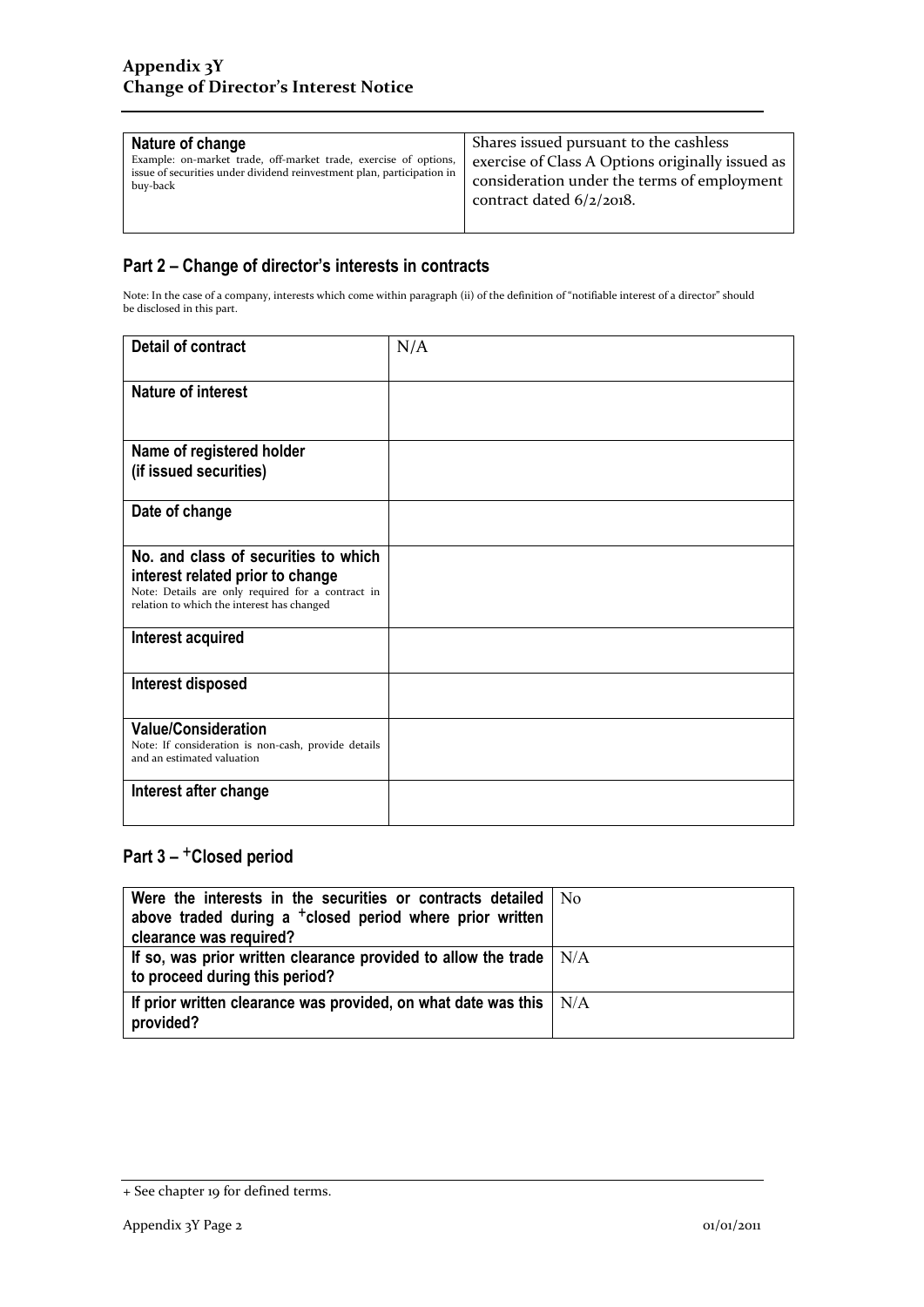*Rule 3.19A.2*

# **Appendix 3Y**

## **Change of Director's Interest Notice**

Information or documents not available now must be given to ASX as soon as available. Information and *documents given to ASX become ASX's property and may be made public.*

Introduced 30/09/01 Amended 01/01/11

| Name of entity: | Galileo Mining Ltd (ASX: GAL) |
|-----------------|-------------------------------|
| ABN:            | 70 104 114 132                |

We (the entity) give ASX the following information under listing rule 3.19A.2 and as agent for the director for the purposes of section 205G of the Corporations Act.

| <b>Name of Director</b> | Noel Mark O'Brien |
|-------------------------|-------------------|
| Date of last notice     | 21 September 2021 |

#### **Part 1 - Change of director's relevant interests in securities**

In the case of a trust, this includes interests in the trust made available by the responsible entity of the trust

Note: In the case of a company, interests which come within paragraph (i) of the definition of "notifiable interest of a director" should be disclosed in this part.

| Direct or indirect interest                                                                                                                                | <b>Direct</b>                                                                                 |
|------------------------------------------------------------------------------------------------------------------------------------------------------------|-----------------------------------------------------------------------------------------------|
| <b>Nature of indirect interest</b><br>(including registered holder)<br>Note: Provide details of the circumstances giving rise to the relevant<br>interest. | N/A                                                                                           |
| Date of change                                                                                                                                             | 27 May 2022                                                                                   |
| No. of securities held prior to change                                                                                                                     | 2,500,000 Class A Options<br>1.<br>350,000 Ordinary Shares<br>2.                              |
| Class                                                                                                                                                      | Class A Options (Ex\$0.20/Exp $31/01/2023$ )<br>1.<br><b>Fully paid Ordinary Shares</b><br>2. |
| <b>Number acquired</b>                                                                                                                                     | 2,079,811 Ordinary Shares<br>2.                                                               |
| Number disposed                                                                                                                                            | 2,500,000 Class A Options (Ex\$0.20/Exp<br>2.<br>31/01/2023)                                  |
| <b>Value/Consideration</b><br>Note: If consideration is non-cash, provide details and estimated<br>valuation                                               | Deemed issue price of 0.240406                                                                |
| No. of securities held after change                                                                                                                        | 2,429,811 Ordinary Shares<br>ı.                                                               |

<sup>+</sup> See chapter 19 for defined terms.